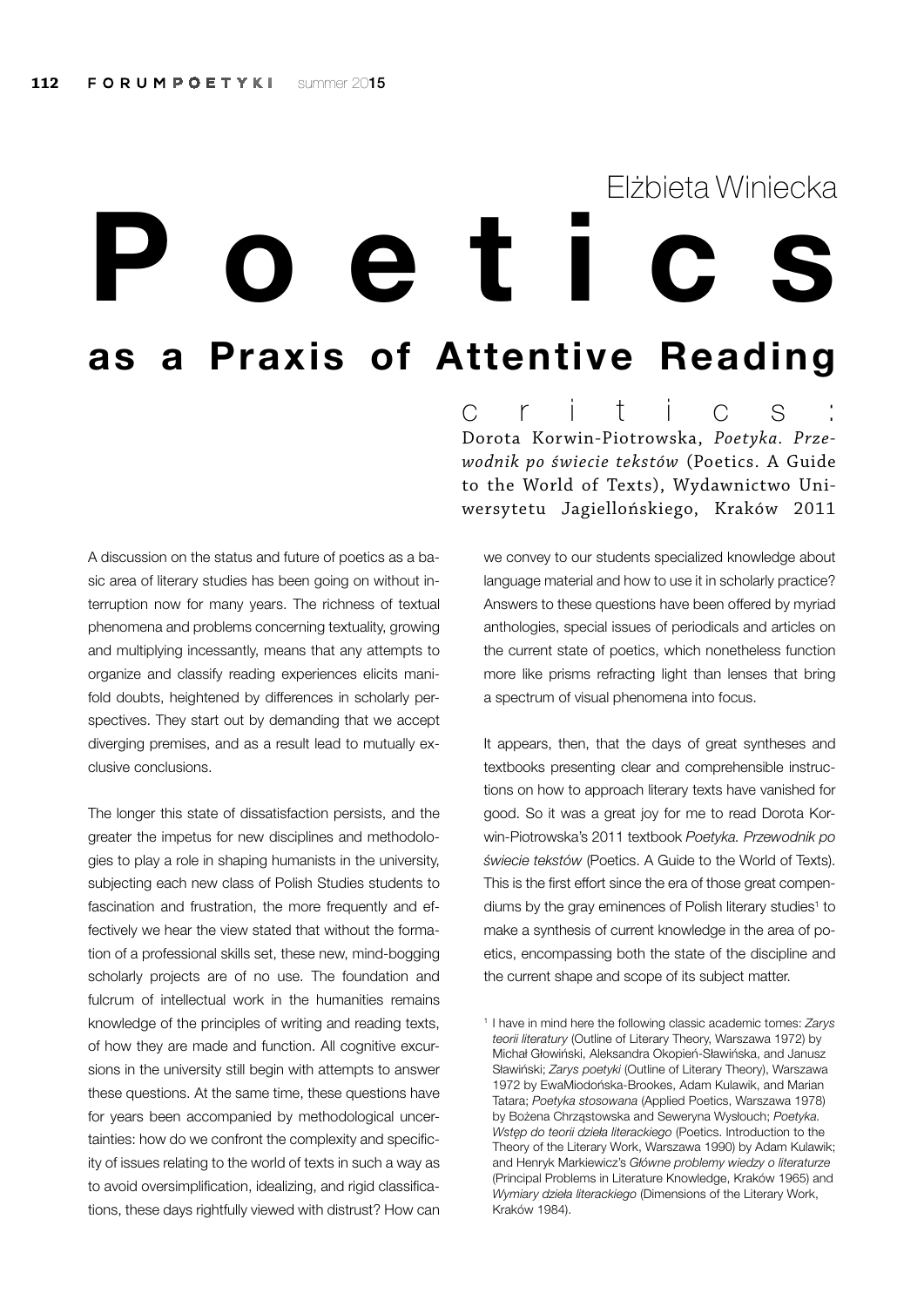Korwin-Piotrowska has set herself the imposing task of coming to grips with the tradition of poetological scholarship and applying its classical tools, categories, and methods to a description of the problems of the contemporary scene. What is particularly noteworthy is her acute sense of the importance of poetics as a subject which, regardless of changing cultural contexts, or perhaps due to those changes, fulfills an essential propaedeutic function in Polish Studies education. This belief of hers is the result of Korwin-Piotrowska's many years of teaching experience. From her perspective as a university teacher, she shows that the aim of poetics is to teach independent and creative thinking connected with passionate reading and the ability to interpret diverse types of texts. At the same time, poetics should teach a set of skills and emphasize the functionality of the tools it employs, which do not impose received ideas and assumptions but rather render the reader sensitive to the complexity and subtlety of the objects under analysis. Texts as a rule resist descriptive categories, demanding a critical approach to any terminology that seeks to categorize and systematize things apodictically. Instead of allowing methodological problems to plague students' reading from the outset (knowing that they are bound to appear sooner or later), it is crucial that we teach attentive reading and restraint in issuing judgments. Such judgments, in view of the dynamic and multivariegated changes in both the subject of study and its environment, as well as in the theory of literature, are of necessity historically conditioned.

This very sensible premise leads to the following results. Dorota Korwin-Piotrowska strongly emphasizes the connection between poetics and contemporary stylistics and semantics, as well as rhetoric, which is more than just a subcategory of stylistics; it also provides essential training in how to use language creatively and how to be a discriminating reader, taking into consideration the persuasive, even manipulative role of grammatical figures and constructions.

Finally, and crucially, all instructions and counsels offered by Korwin-Piotrowska in her guide to the world of texts are accompanied by the qualification that this work involves creating a mental map, bearing witness as much to the specific nature of the texts under discussion as to our own situational or historical cognitive condition, which defines our capacities for understanding and defining the meaning of these particular texts, as well as the limitations to those capacities.

Perhaps the greatest obstacle is presented by defining what "the world of texts" means today. This formula (presumably intended to be in dialogue with the Post-Structuralist vision of a "textual world") appears to suggest the possibility of opposing the world of semiotics to the world of reality. Nonetheless, I understand Korwin-Piotrowska here to be deliberately embracing methodological and philosophical self-definition, being careful to demarcate the clearest possible boundaries to her object of study.

Korwin-Piotrowska treats the world of texts as the sphere of humanity's semasiological activity. More specifically: as the sphere of language communication, not limited to literary utterances, whose study is governed by poetics. Still, she repeatedly expresses her conviction that literature exists, despite the difficulty of defining it, and that it is the subject that concerns her.

The trouble is that in today's world the word often has a range of relationships with audio and visual communication, with which Korwin-Piotrowska does not concern herself (the intertextuality she discusses is not the same thing as intermediality). As a result, the journey into the world of texts proposed by her guidebook at times resembles an attempt to return to the Gutenberg galaxy in which the central position is occupied by printed texts, and the main object of interest are those among them that are designated as literary texts. The author, in paying lip service to the emergence of new textual issues relating to the internet that are imparting dynamism to and radically reshaping textual phenomena (e.g. threedimensionality, multimediality, functionalization, the unique and active nature of the cybertext), seems to underestimate the stature of this change in the culture, defending values and ways of reading that belong to the culture of the printed word. At the same time, Korwin-Piotrowska treats all genres of discourse as material to be absorbed into contemporary literature.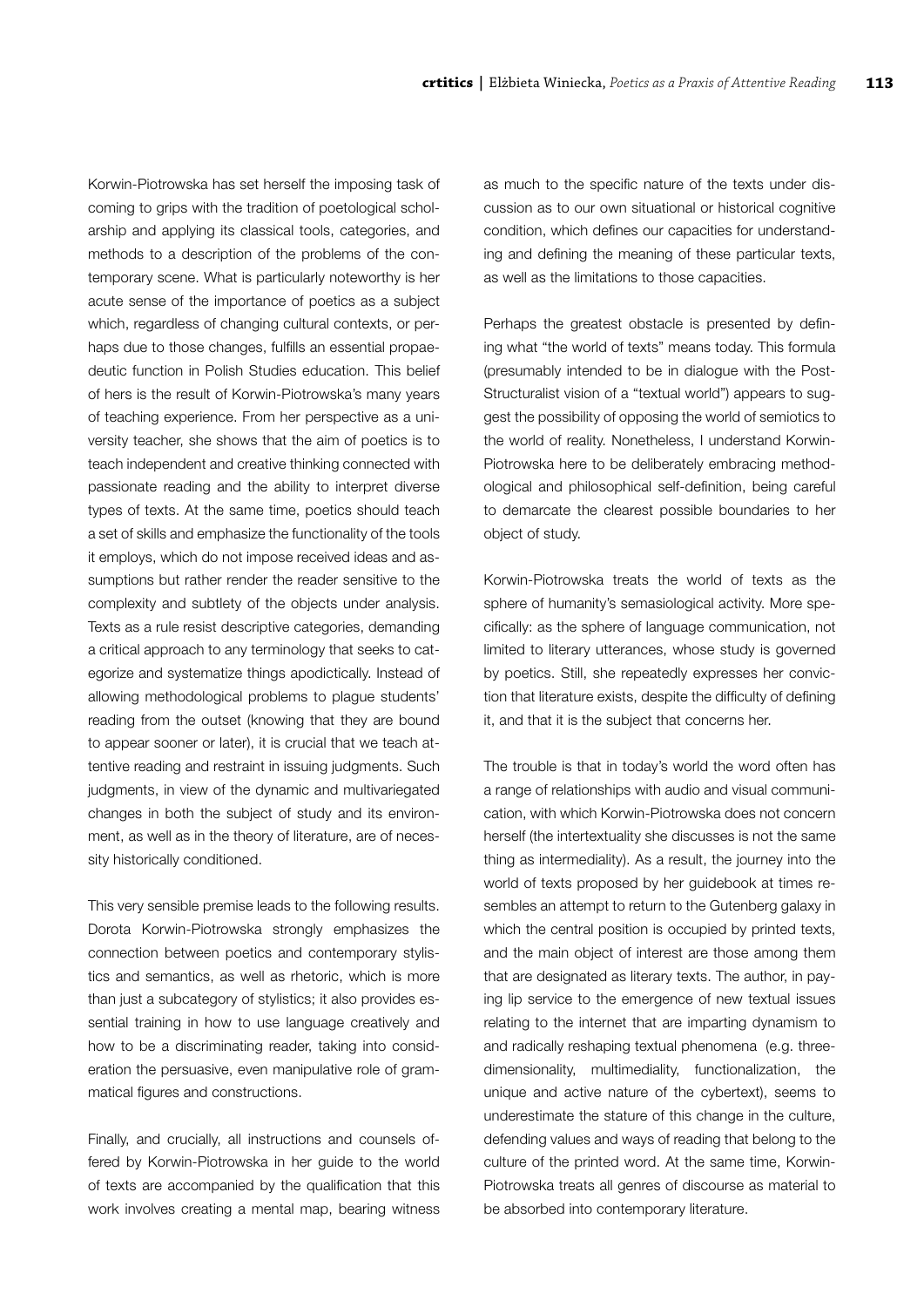Despite her tremendous sensitivity and competence, despite her receptivity to the current state of literary studies' self-consciousness, Korwin-Piotrowska takes a consciously conservative position, aiming to preserve the identity of the discipline. Because she repeatedly asserts her belief that the effort to guard the stature of poetics cannot be based on the conservation and invariability of its tools, but must emerge from its capability of adapting research methods to the actually existing situation and state of the subject, her proposal presents an ideal point of departure for further reflection on these problems, which transcend her designated scholarly framework of the paradigm of printed literature.

Korwin-Piotrowska explains in the preface that her intention is to give "a certain glimpse into what literary studies means" (p. 11). And we should clarify here that she makes a fantastic job of it, though she–naturally does not achieve any kind of universal definition of literature. It is difficult not to agree with the diagnosis she makes at the beginning: "The world of texts, that surround us and that we use, forces us to continually redefine what we mean by literature, fiction, genre, style, narrative, composition, or poem." (p. 15)

The structure of the book demonstrates her point, as these same currents, problems and questions, concerning the specificity of literary texts and of contemporary poetics tasked with their analysis, reappear throughout it. The chapters are divided according to specific problems rather than such categories as versification, genre theory, or stylistics; they frequently defy accepted, settled definitions (such as those decreed by typology or genre). This seems to be an excellent idea, justified on the merits and in terms of its pedagogic value. The author initiates the reader into nuances of literary studies scholarship, leading him first with a general description of the place and role of poetics. She then poses a question which is still intriguing, though by no means new: "Do we know what literature is?" and indicates some ways we can define it, finally concentrating on the central problem: "What does it mean 'to be a text'?"

I will give the titles of successive chapters in the order in which they appear, because neither their formulation nor their succession follow established patterns, and they therefore testify to Korwin-Piotrowska's intuitive grasp of the newest methodological trends and questions. They proceed thus: "Types and genres—spheres of influence," "Narrative as knowledge," "Secrets of composition," "Worlds and characters," "Tonal value—prosody," "Lyric, poetry, or poem?," " The art of the line," "Drama: the word as action," "Space in the text, space of the text," "Textualized time," "Tools of knowledge, conveyors of expression: stylistic means," "From style to stylization (against a background of intertextuality)."

The idea of *Guide to the World of Texts* is to be of equal service to those who have no knowledge of the problematic it presents and those who wish to deepen and systematize their knowledge. To that end, the book's construction is clear and functional, with the text divided into short, manageable chunks, using a variety of fonts, and, especially, a well-developed system of references among mutually relevant passages dealing with related subtopics. That is a very useful way of dealing with the interconnectedness of different areas within the overall subject, where the same problems recur in a number of different contexts (e.g. time, characters, figurative language, narrative, etc.). The use of different fonts (italics, bold, different sizes) allows the reader to quickly get a sense of which information is most important, and which is skippable (the latter is often in brackets). Also, each chapter ends with a short bibliography of recommended readings that develop the threads discussed and expand their context. The chapter endings also include *Exercises in Thinking (And Not Only)*, aimed at encouraging readers to work independently and creatively with other literary texts in terms of issues discussed in the chapter and to engage with other theoretical concepts. Significantly, there is no "answer key" in the back of the book. The exercises should thus be treated as a task for expanding the reader's sensitivity and imagination, rather than building the ideal adept art of the study of literature.. As one would expect of a solid academic textbook, there is an index that allows readers to flip through and quickly reference whatever information they may need at a given moment.

All of Korwin-Piotrowska's strategies certainly ensure the clarity of her argument. They are not, however,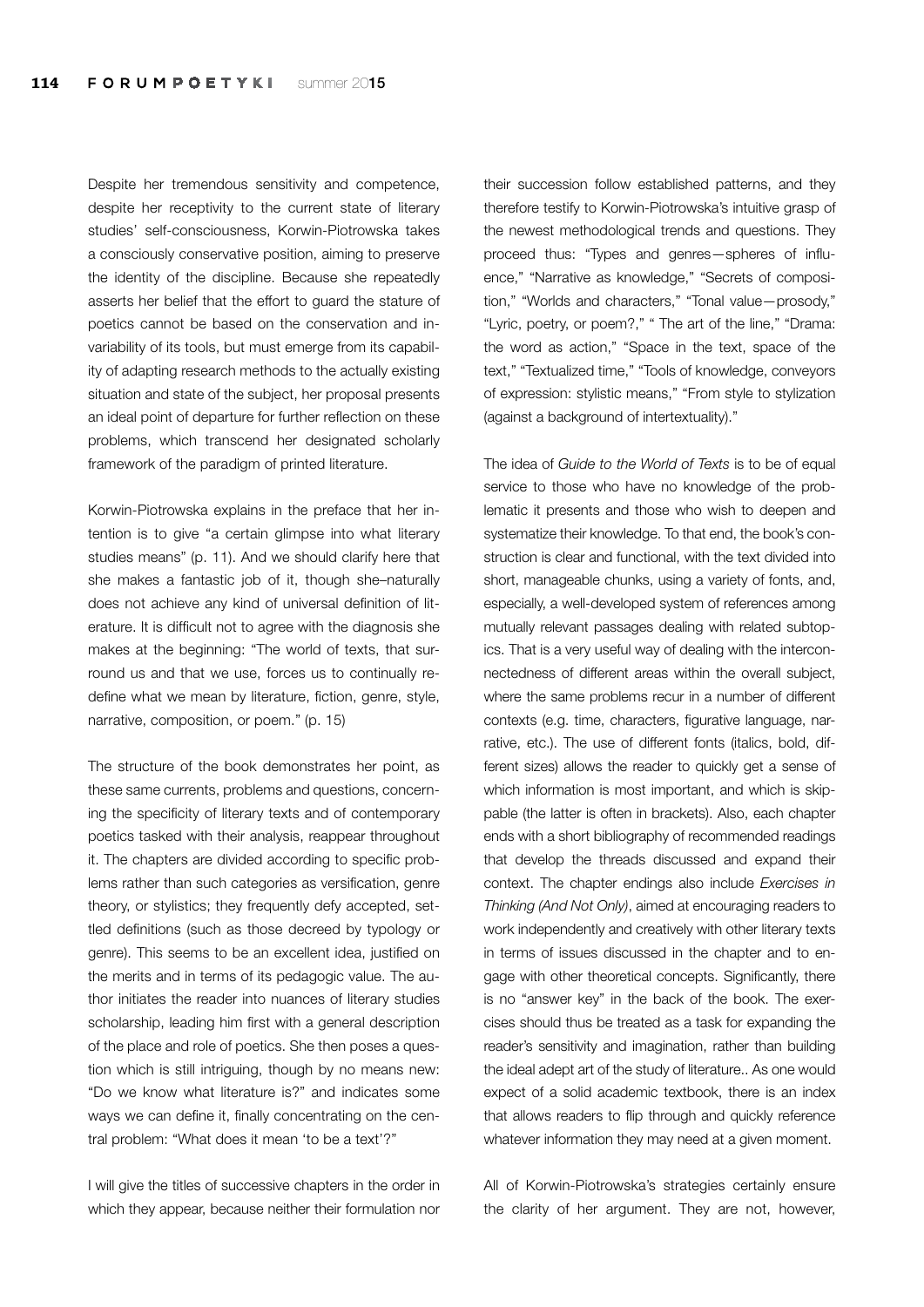what is most important in the book. From an editing standpoint, the way she carries out her survey is much more decisive. Korwin-Piotrowska embraces the role of guide, and at the same time that of an obstetrician who, using the Socratic method, elicits self-knowledge from her students. This process depends on the revelation that even the most accomplished knowledge of the instruments of literary studies cannot replace sympathetic, sensitive, attentive engagement in the act of reading, always a singular and unrepeatable event. Even when a text is interpreted using a set of preconceived formulae, it invariably takes scholars by surprise with elements that evade categorization.

Korwin-Piotrowska effectively demonstrates how poetics introduces a new perspective, an awareness of frameworks, enablingus to confront mechanisms hidden beneath the surface of things. Among these frameworks, she mentions 1) awareness of the incompleteness, subjectivity, and ambiguity of every statement in language; 2) awareness of the mediating role of language, which itself introduces additional subconscious and cultural meanings inside a work, and is therefore an unruly instrument; 3) awareness of the interaction between the reader and the world represented in a work; 4) awareness of the fact that "representation" is not merely a description of the appearance of visual stimuli, but also a form of intellectual organization and search for justifications that strengthen the structure of the representation; 5) awareness of the fact that an apparently realistic (or fantastic ) world is in fact nothing more than an outline, a "momentary expression" or "mental construct" influenced by both knowledge of language and the reader's individual experience; 6) awareness of the rhetorical dimension of the text's effect on the reader through suggestion.

The above list enables us to oppose rational and objectivizing thought to contextual thought, which reveals the influence of the various factors of language, culture, the subconscious mind, and so on within our "images of the world." These two polarized perspectives express two completely dissimilar approaches to literature, motivated by different methodologies. At the same time, they each demand that we adapt different tools, that is, a different poetics. Obviously they present extreme instances, between which, as Piotrowska notes, there spans a whole range of varied solutions. Her conclusion (on p. 142) is that "the art of the scholar is to perceive both positions."

Korwin-Piotrowska underscores that structural cohesion in a literary text is an illusion, since the text is composed of "images, events, themes, scattered about and reconstructed into cohesive wholes" (p. 70). This diagnosis, though it might sound radical, is not an echo of deconstructive skepticism, but rather an emergency resort to semiotic and cognitive science categories. On the one hand, the text is an organized system of signs, while on the other, its cohesion is dissolved by our awareness that it is a projection of a linguistic imagination; first, the writer's, then the reader's. According to Korwin-Piotrowska, the philologist's (or literary scholar's) reading, in keeping with the standards of poetics, is based on both the ability to reliably recognize procedures (including prosodic, grammatical, stylistic, and compositional, among others) used at the level of linguistic organization to express meanings, and readiness to accept the text's status as open, and awareness that interpretation is a dynamic act of meaning creation. Korwin-Piotrowksa illustrates this approach in her commentary on her own work: "I treat all sweeping divisions, categorical oppositions or schemata as strictly working models of solutions, exhibiting the extreme possibilities, the poles in between which the whole sea of individual literary solutions plays out." (pp. 11-12)

In her perspective, poetics is shown to be an important and relevant area of Polish Studies, and more broadly, of the humanities, of knowledge and self-knowledge, which should underpin theoretical reflection with technical skills. What is more, poetics is the only one among the branches of knowledge focused on literature that treats literature as a thing intrinsically worthy of study, the one branch that deals with literature on its own terms, making it the most important field of reference in itself.

Korwin-Piotrowska is trying to rescue that separate status of literature and literary studies as a discipline engaged with the identity of the work of art. To this end,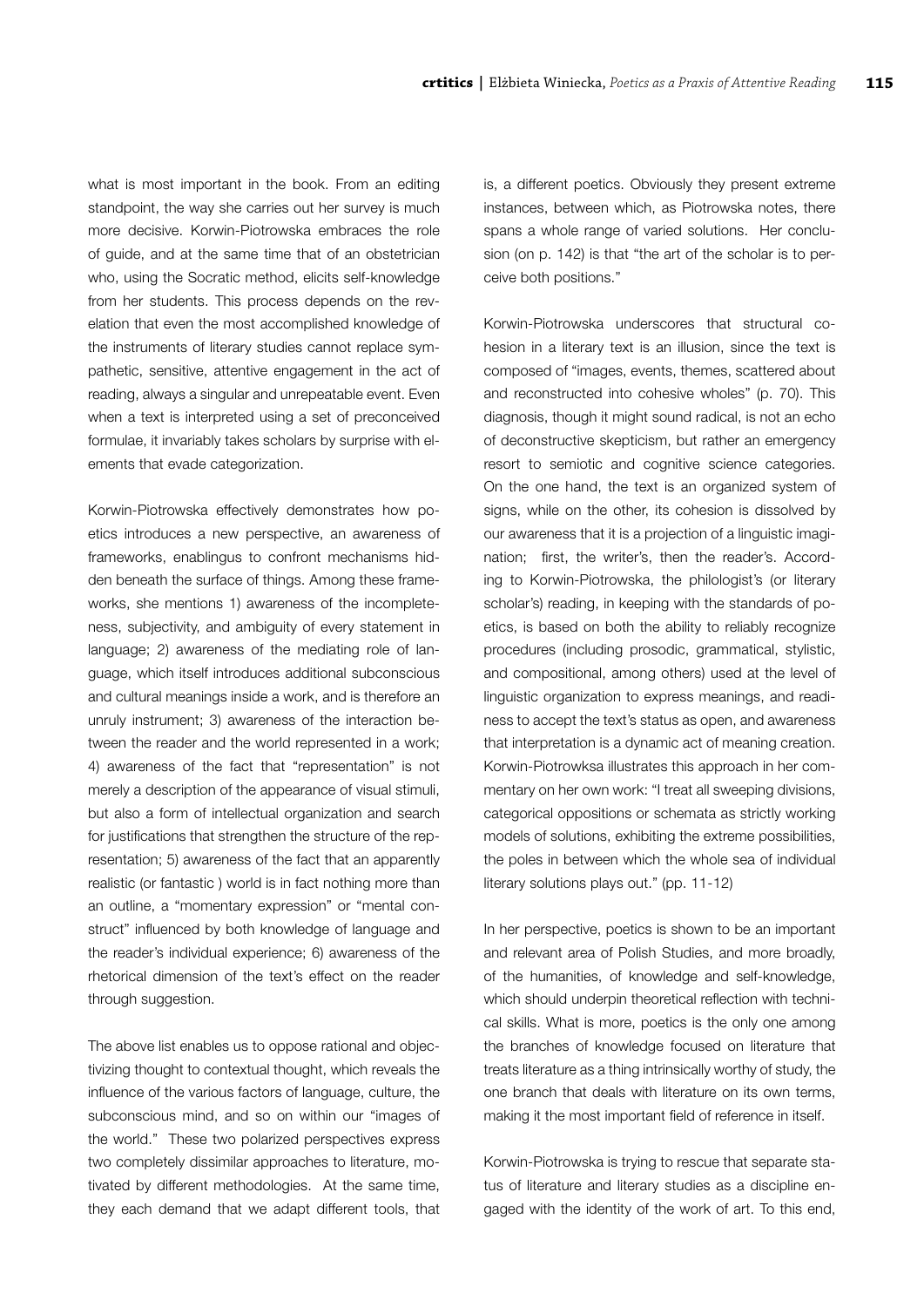she presents philologists with a straightforward analytical method, enriched by her knowledge of the latest trends. In the end, every work of literature should be examined individually, though the purpose of such a guide is to find common elements. Korwin-Piotrowska manages to do it in such a way as to save what is most essential in analytical explication. She presents her intentions using an image, likening care for literary texts with looking after a garden: "Poetics give us a selection of basic analytical tools–it is worth getting to know them, even or perhaps especially when we intend later to abandon the literary and textual territory of poetics and investigate the world of culture. It is difficult to lay out gardens or otherwise use plants without knowing anything about plants and their properties, without knowing what stalks, leaves, and roots are–and the same thing applies to literary texts."(p. 26)

Korwin-Piotrowska borrows this metaphor from Jonathan Culler's *Literary Theory*, which, in the course of reconstructing the changes in the definition of literariness, asserted that it is the reader, like a gardener, who now decides which plants to cultivate and which ones are weeds.

In any case, this particular analogy is problematic (if for no other reason than that in botany, the singularity of the plant becomes submerged in the traits of its species, while in literature it is the differences that create the singularity and uniqueness of each work, the quality Korwin-Piotrowska is trying to underscore here), and once again shows an understanding of literature bound by traditional categories and distinctions. It is as if the changes taking place in the cultural environment where literature develops touched its condition and shape only superficially, while the essence of literature remained unchanged.

Finally, in recapitulating the situation of literature in the light of new theories, media and definitions of the text, Korwin-Piotrowska relies on the collective judgment of the community of readers, who feel and know that the word literature is not an empty concept, and therefore should not agree to the erasure of the boundaries between literature and non-literature: "And regardless of whether we are tasters (literature specialists, critics) or mere connoisseurs (lovers of literature), we will not give up the pleasure of recognizing and distinguishing those items that are essential who, after all would want to make an ordinary product the object of his fascination?" (p. 32)

This argument, made not on the basis of literature's merits, and invoking the category of essentiality (and thus verging on essentialism) in regard to literature, is her least convincing one. However much I understand the scholar's longing for clear organizing principles and criteria (poetics creates understanding at a level of relative—if illusory—stability of the structures it analyzes), it is difficult to accept her proposed perspective of a division of texts into those that are more and those that are more and less essential. That approach appears to contradict, at the very least, the cognitive science close to Korwin-Piotrowska's heart—for cognitive science, ways of using language are always connected with ways of understanding and experiencing the world; knowledge of the world, after all, is the goal of the literary analyst as well.

Nonetheless, from the literary studies perspective that she clearly and consistently articulates, the artistic value of the literary text does thrust itself forward as one criterion of literature's specificity. And it is, of course, that feature that allows Korwin-Piotrowska to distinguish which texts are more or less essential for poetics. That is why she defends the identity of the discipline, though she is perfectly well aware that scholarship has no monolithic subject, since the concept of the "literary work" has been questioned and transgressed from various quarters: "(…) yet literature does not want to disappear, in spite of the dozens of doubts as to its definition; it has its own history, and possesses, or rather "is possessed by" a language of interpretation, of evaluation or discussion, which revolves unceasingly around literature." (p.11)

Let us reiterate: the criterion for distinguishing what is literary from what is not remains, for Dorota Korwin-Piotrowska, the aesthetic function. Only literature, she argues, is characterized by its particular kind of "impartiality" and self-directedness, not subordinated to any private purposes in the way that other forms of communication are. Only literature exists for itself, as a self-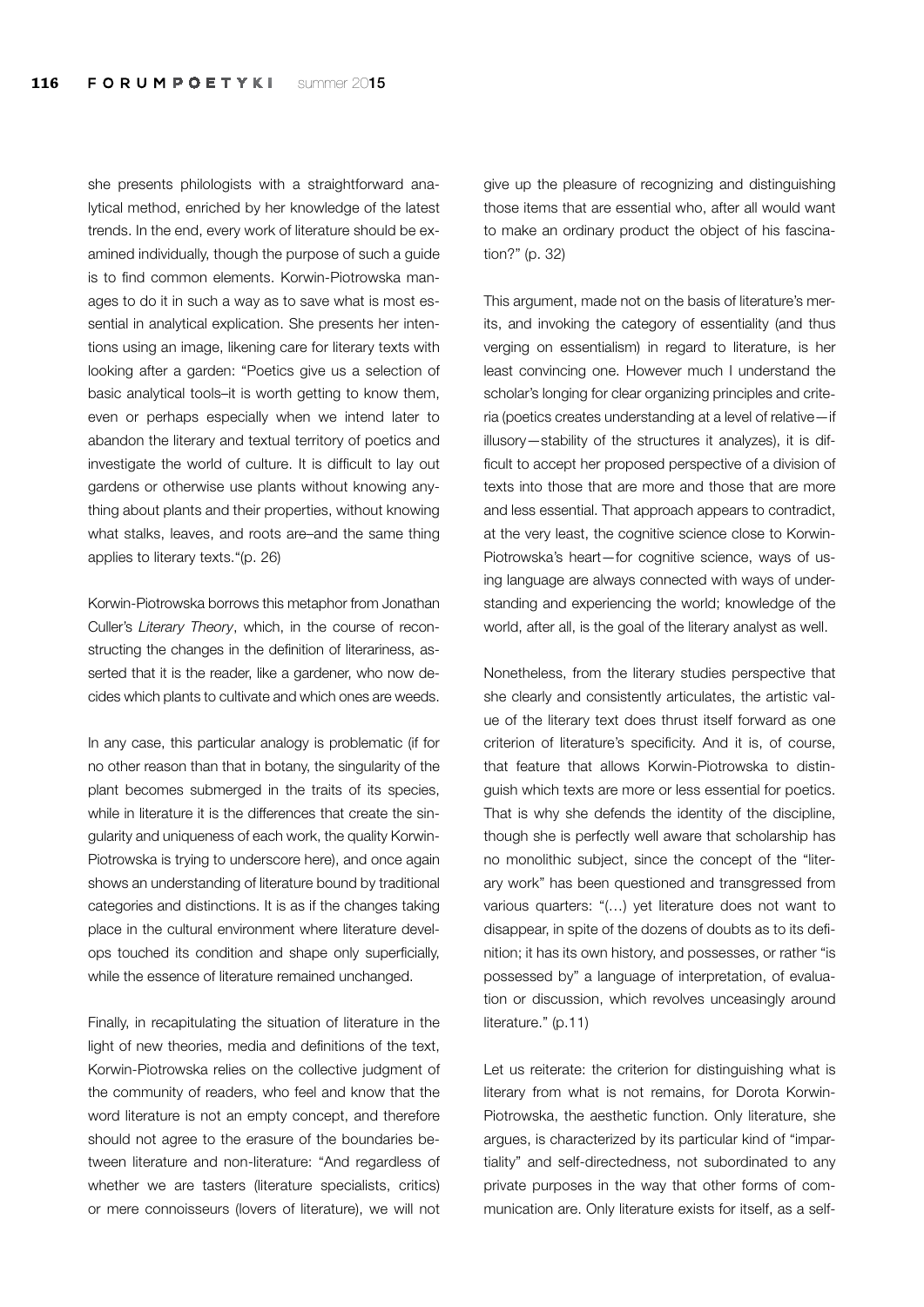sufficient and self-explanatory creation.For that very reason, in furnishing examples for successive categories, Korwin-Piotrowska uses outstanding and brilliant works as examples, ones which leave no doubt as to their literary pedigree.

Throughout the book, Korwin-Piotrowska consistently invokes the tradition of the structural-semiotic analysis of texts, among other reasons because those twentiethcentury theories developed the entire arsenal of analytical tools used in literary studies today. While listing the important descriptive categories, she constantly underscores their programmatic, propaedeutic nature. This humility before the subject of her study is what makes Korwin-Piotrowska's textbook valuable. She awakens her readers to the reality that all organizing principles take shape after texts and that the purpose of all interpretative activities is to serve the understanding of language and the images that emerge from language, and to serve the imagination.

In invoking that tradition, Korwin-Piotrowska consciously distances herself from such concepts as cultural poetics, geopoetics, intertextual poetics, or the poetics of experience. Not because she doubts their utility and cognitive value, but because they are too far removed from the study of language, the stuff out of which literature is made. On the other hand, she stresses the role of linguistic stylistic studies, in particular those that use cognitive science, in the scholarly study of texts. She values cognitive linguistics for its attention to the relationship between language and representation and how it treats all grammatical units as semasiological elements (elements in meaning-creation).

The cognitive studies approach features prominently in the book as Korwin-Piotrowska underscores the connection between an author's language choices and the images that they create in the text and the cognitive processes that come to light as a result. This approach also helps us understand the reader's approach to his tasks: inspired by the mechanisms of language at all levels of its organization, he builds a specific type of relationship with the work of literature and activates certain modes of reception. The emphasis placed here on the linguistic status of the work of literature is recognizable from a straightforward statement in a previous book by the author:

Regardless of terminological nuances or disputes, the point is that in the course of interpreting a particular literary text, we want to better understand its linguistic nature.<sup>2</sup>

Text (understood at the level of language) and interpretation are activities that bear witness to an understanding of the world, creating an explanation of that understanding in language. That explains why Korwin-Piotrowska takes pains to present exceptions from the rules in the section of her chapter on prosody in which she describes in detail the principles of accentuation and the different types of accents in Polish. That section is also clearly marked by the influence of cognitive linguistics, which attributes great importance to the ties between grammar and representation. All of her detailed remarks lead, however, to the rather obvious conclusion that the text of printed literary works is a prosodic score that can be vocally performed in a variety of ways (including going against the rules of accentuation).

It is worth noting, in connection with that aspect of the book, that a cognitive science approach allows us to describe the individual style of a literary utterance and to reveal the language mechanisms that create representation in literature. The meanings of words do not exist in ready-made form, but are dynamically constructed in the process of communication. Metaphor becomes a cognitive tool, and mental spaces are opened by various linguistic behaviors. Linguistic conceptualization (a basic concept of cognitive science) binds together various humanities discourses. From a literary studies point of view, cognitive science tools allow us to build a bridge between the sensitivity and imagination of the author, the text as an expression of his experiences and understanding, and the reader, who also activates his linguistic sensitivity as he enters into contact with the work. Korwin-Piotrowska therefore strongly emphasizes these subjective aspects of literature studies scholarship,

<sup>2</sup> D. Korwin-Piotrowska, *Powiedzieć świat. Kognitywna analiza tekstów* (To Speak the World. The Cognitive Analysis of Texts), Kraków 2006, p. 20.